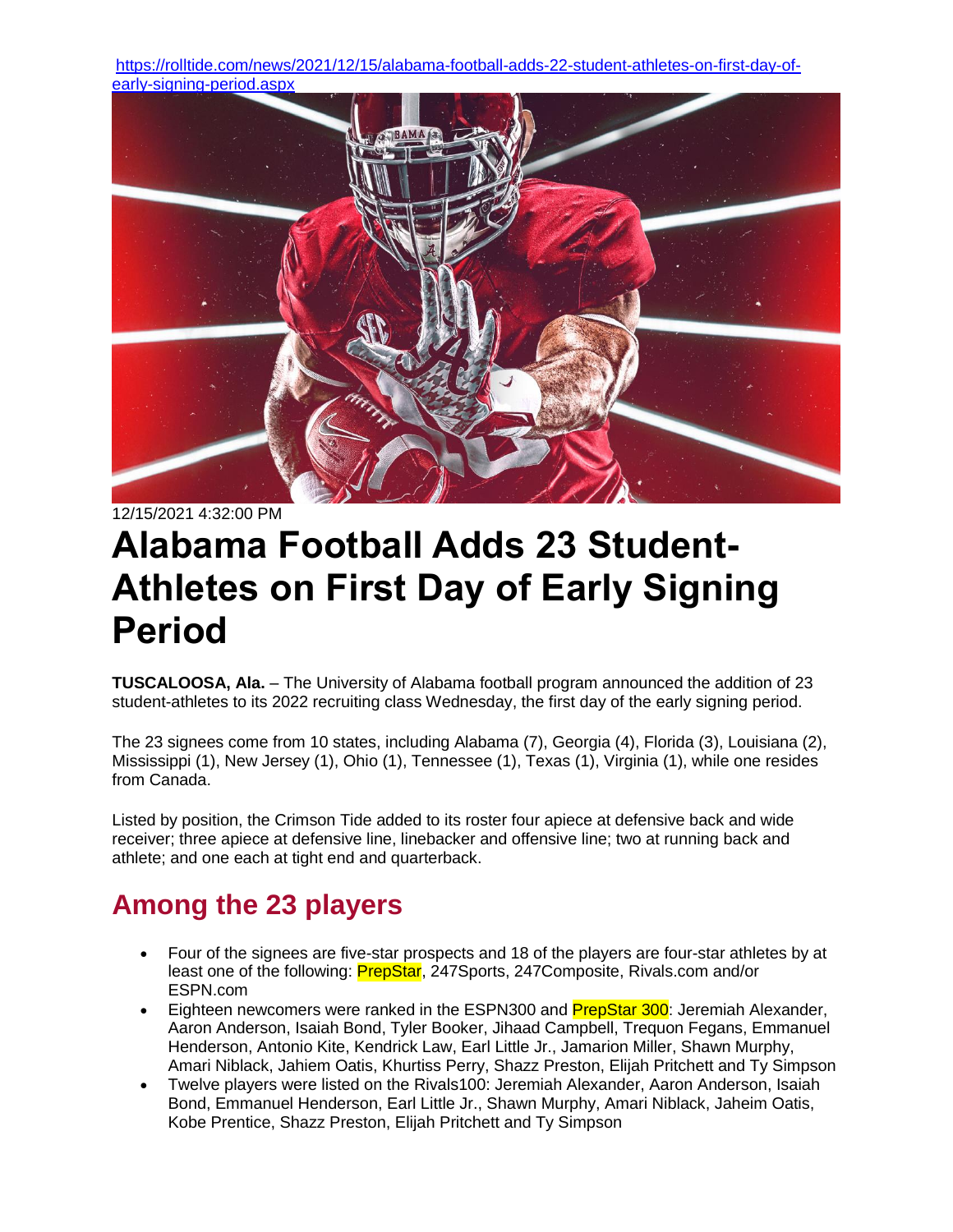## **Player Bios**

## **Jeremiah Alexander**

#### **LB, 6-2, 250, Alabaster, Ala./Thompson**

The top-rated player from Alabama and one of the top edge rushers in his class ... a five-star recruit by Rivals.com, ESPN.com, PrepStar and on the 247Composite ... the fourth-ranked player on the Rivals250 and the No. 1-ranked weakside defensive end by Rivals ... No. 11 on the ESPN300, the second-ranked defensive end and No. 7 player in the Southeast Region according to ESPN ... the top-ranked edge rusher and eighth-ranked prospect nationally on the 247Composite ... earned a four-star grade by 247Sports, who listed him as the No. 5 edge rusher and 33<sup>rd</sup>-rated recruit in the country ... the top-rated player at his position and in the state while also being tabbed as the No. 17 prospect on the Top 150 Dream Team by PrepStar ... earned MaxPreps Alabama Football Player of the Year honors in 2021 ... totaled 93 tackles, including 29 for loss, to go with 10 sacks and 27 quarterback hurries as a senior at Thompson High School ... helped the Warriors to the state title in 2021 ... selected to the Under Armour All-America Game following his senior campaign ... coached by Mark Freeman at THS ... signed with the Crimson Tide over Clemson and Georgia among a multitude of offers.

## **Aaron Anderson**

#### **WR, 5-9, 185, New Orleans, La./Edna Karr**

Speedy wideout who also excelled on the gridiron and the track in high school ... a four-star prospect by all major recruiting sites ... No. 55 on the Rivals250 and the No. 88 prospect on the ESPN300 ... the eighth-ranked wide receiver and No. 13 player from Louisiana by Rivals.com ... tabbed the No. 10 wideout and No. 6 player from Louisiana on the rankings from both ESPN.com and PrepStar ... 247Composite listed him as the No. 96 player and No. 14 wide receiver nationally ... also tabbed as the Composite's eighth-ranked player in the state ... No. 162 overall and the No. 27 wide receiver in the country by 247Sports ... selected to the Under Armour All-America Game ... coached by Brice Brown at Edna Karr High School where he helped the Cougars to multiple state titles ... also set numerous track records while at EKHS ... signed with the Crimson Tide after decommitting from instate LSU.

### **Tyler Booker**

#### **OL, 6-5, 325, Bradenton, Fla./IMG Academy**

Versatile lineman who is one of the top offensive line recruits in his class ... a five-star offensive tackle and the No. 7 player on the ESPN300 by ESPN.com ... also tabbed the No. 5 player in the Southeast Region and third-ranked signee from Florida ... the fourth-ranked offensive guard and No. 126 player on the Rivals250 according to Rivals.com ... the No. 6 offensive tackle by both 247Sports and on the 247Composite ... tabbed as the 10<sup>th</sup>-ranked offensive tackle and fifth-ranked player from Florida by PrepStar ... No. 46 nationally and the No. 7 player from Florida by 247 Sports ... the Composite's No. 51 player in the country and ninth-ranked recruit from his home state ... selected to the Under Armour All-America Game ... coached by former NFL linebacker Thomas "Pepper" Johnson at IMG Academy ... chose Alabama over Florida, Georgia and Ohio State.

## **Elijah Brown**

#### **TE, 6-5, 230, Dayton, Ohio/Wayne**

A playmaker at tight end who hails from Ohio ... a consensus four-star prospect who is equally adept at making plays in the passing game while being a proven run blocker ... listed at No. 230 on the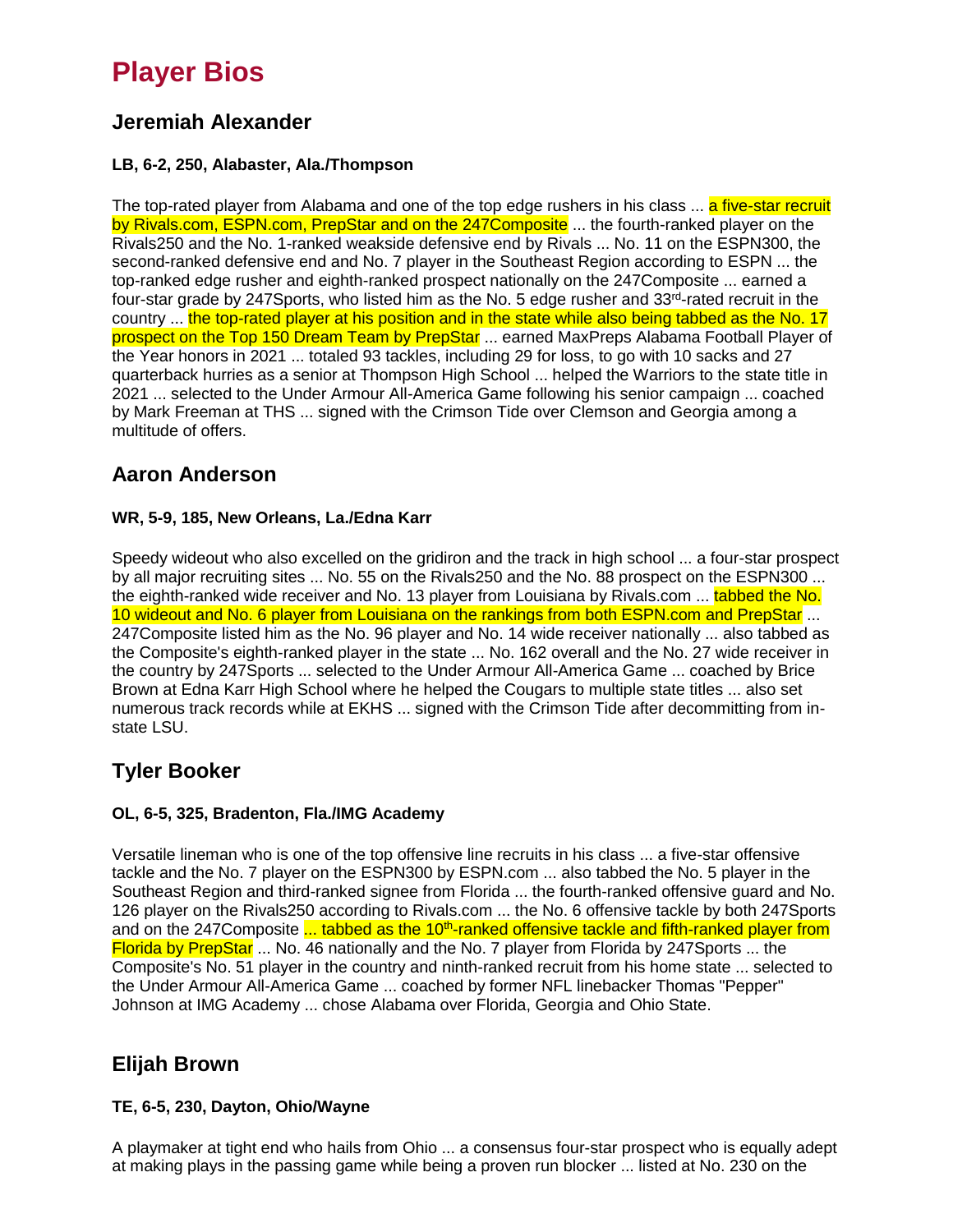Top247 while ranking as the No. 14 tight end and No. 11 player in Ohio ... 245<sup>th</sup> in the Rivals250, the No. 9 tight end in the nation and 10<sup>th</sup>-ranked player in Ohio ... rated No. 300 on the 247Composite, the No. 14 tight end and No. 11 player in the state ... ESPN.com's No. 8 tight end in the country, the No. 40 prospect in the Midwest Region and the No. 10 player in the state ... four-star according to PrepStar ... as a junior, caught 30 passes for 278 yards and a touchdown while helping block for a ground attack at Wayne High School that churned out 1,754 yards on just 277 attempts .. played for head coach Roosevelt Mukes at WHS ... chose Alabama over Virginia Tech, West Virginia and Wisconsin.

## **Trequon Fegans**

#### **DB, 6-2, 185, Alabaster, Ala./Thompson**

Continues the pipeline from Thompson High School to Alabama ... a unanimous four-star prospect ... ranked No. 104 on the 247Composite, the No. 15 cornerback and No. 5 player in the state of Alabama ... earned the No. 90 spot nationally from PrepStar who also rated him as the No. 10 corner in the country and the fifth-ranked player in the state ... No. 93 on the Top247 list while also being tabbed the No. 14 corner and No. 6 player in the state by 247Sports ... ESPN.com's No. 64 player on the ESPN300 ... also the No. 9 cornerback, No. 32 player in the Southeast Region and No. 4 player in Alabama by ESPN ... listed at 179 on the Rivals250 ... also ranked as the No. 16 corner and No. 7 player in the state by Rivals.com ... ... selected to play in the Under Armour All-America Game ... coached by Mark Freeman at Thompson High School where he helped lead the Warriors to three straight Alabama 7A State Championships ... chose Alabama over Miami.

## **Emmanuel Henderson**

#### **RB, 6-1, 185, Hartford, Ala./Geneva County**

One of the top athletes and running backs in the nation ... a 247Composite five-star player who is ranked  $30<sup>th</sup>$  nationally, the No. 1 running back overall and the No. 2 player in the state of Alabama ... ranked 18<sup>th</sup> on the ESPN300 and is the outlet's top-ranked running back ... also rated as the No. 12 player in the Southeast Region and No. 2 player in the state by ESPN.com ... No. 45 on the Top247 list, the No. 2 running back and No. 2 player in the state according to 247Sports ... Rivals.com's No. 53 recruit on the Rivals250, the No. 4 athlete and third-ranked player in Alabama ... a five-star by PrepStar who is the outlet's No. 34 signee nationally and the No. 2 running back ... selected to the Under Armour All-America Game ... coached by Jim Bob Striplin at Geneva County High School where he rushed for 1,447 yards as a junior with 20 touchdowns ... accounted for 1,996 yards and 32 scores as a sophomore ... 2A all-state selection as a junior in 2020 ... a three-sport star who also averaged double figures on the basketball court and has been timed at 11.4 in the 100-meter dash ... chose Alabama over Auburn, Clemson and Georgia.

## **Antonio Kite**

#### **DB, 6-1, 180, Anniston, Ala./Anniston**

One of the top football players in Alabama who has excelled on both sides of the football ... expected to focus on defensive back at Alabama  $\ldots$  a unanimous four-star prospect  $\ldots$  ranked 81<sup>st</sup> on the ESPN300 ... ESPN.com's No. 5 athlete, No. 36 player in the Southeast Region and No. 5 signee from the state of Alabama ... No. 173 on the Rivals250, the No. 18 athlete nationally and the No. 10 player from the state ... No. 154 on the 247Composite, the No. 5 athlete and No. 9 player in Alabama ... ranks No. 221 on the Top247 list by 247Sports while also being tabbed the No. 9 athlete overall and No. 11 player in the state ... No. 172 recruit nationally by PrepStar and the No. 7 athlete in the nation ... an outstanding basketball player as well, Kite was named the 2020 ASWA 4A Player of the Year after averaging 20.6 points, 6.9 rebounds and 8.8 assists per game ... coached by Rico White at Anniston High School ... chose Alabama over South Carolina, Tennessee and UCF.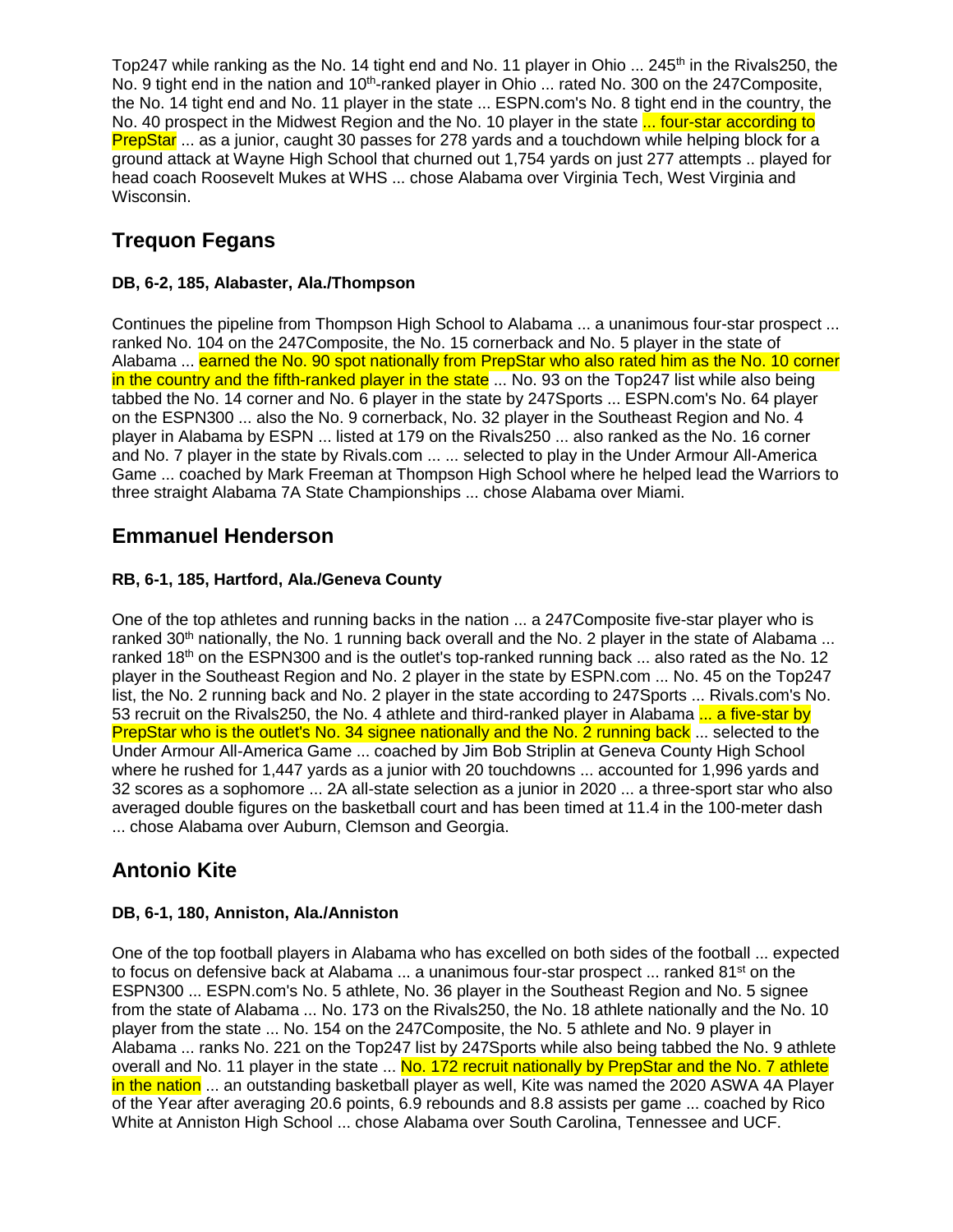## **Shawn Murphy**

#### **LB, 6-2, 215, Manassas, Va./Unity Reed**

A four-star linebacker by all major outlets ... the top-ranked inside linebacker by both Rivals.com and ESPN.com ... Rivals' No. 34 prospect on the Rivals250 and the No. 2 player from Virginia ... the No. 35 recruit on the ESPN300, the second-ranked player from his home state and the No. 3 overall recruit in the East Region by the site ... the No. 23 player on PrepStar's Top 150 Dream Team and the outlet's third-ranked linebacker and second-ranked player in the state of Virginia ... listed as the No. 5 inside backer and No. 57 recruit in the country on the 247Composite ... the No. 127 player nationally and No. 9 linebacker by 247Sports while also being tabbed the site's No. 3 player in Virginia ... tallied 113 tackles, including 20 for loss and six sacks, to go with a pair of interceptions as a senior ... selected as the 2021 Butkus Award winner for high school ... also earned a spot in the Under Armour All-America Game and All-American Bowl ... coached by Carroll Walker at Unity Reed High School ... signed with the Crimson Tide over Florida, LSU, Ohio State and Penn State.

## **Amari NiBlack**

#### **ATH, 6-4, 225, Clearwater, Fla./Lakewood**

One of the top athletes in his class who can slot in at wideout or tight end ... a four-star recruit by all major outlets ... the No. 7 athlete and No. 22 player from Florida by both 247Sports and on the 247Composite ... No. 140 on PrepStar's Top 150 Dream Team ... 247's No. 173 overall recruit and the No. 188 player on the Composite ... evaluated as a wide receiver by Rivals.com who has him listed as the No. 19 receiver overall and No. 21 player from Florida ... also earned the No. 92 spot on the Rivals250 list ... ESPN.com's No. 291 recruit on the ESPN300 and the No. 9 tight end/H-back in the country ... ranked 38<sup>th</sup> in the state of Florida and the No. 119 player in the Southeast Region by ESPN ... coached by Cory Moore at Lakewood High School ... also a standout basketball player for the Spartans ...chose Alabama over Florida State, Georgia Tech and Indiana.

## **Jahiem Oatis**

#### **DL, 6-4, 360, Columbia, Miss./Columbia**

Powerful offensive lineman from neighboring Mississippi ... earned a five-star ranking as the No. 2 recruit in Mississippi and 10<sup>th</sup>-ranked defensive tackle nationally by PrepStar ... a four-star recruit by all other major outlets ... No. 24 on the ESPN300 and the fourth-ranked defensive tackle in the country ... also listed as the No. 15 player in the Southeast Region and the No. 2 player in Mississippi by ESPN ... the No. 83 recruit on the Rivals250 along with being tabbed the No. 6 defensive tackle and No. 3 player from Mississippi by Rivals.com ... the top-ranked player in Mississippi according to 247Sports ... 247Sports' No. 10 defensive lineman and No. 80 player overall ... listed as the No. 60 player and the No. 9 defensive lineman in the country on the 247Composite ... selected to the Under Armour All-America Game ... earned a spot on the Clarion Ledger's 2020 All-State Team as a junior thanks to his 65 tackles, including 18 for loss and three sacks, to go with four field goal blocks ... coached by Chip Bilderback at Columbia High School ... chose Alabama over instate Mississippi State and Ole Miss along with LSU.

### **Jake Pope**

#### **DB, 6-1, 190, Buford, Ga./Buford**

Talented defensive back from neighboring Georgia ... also saw time at wide receiver and as a return specialist in high school ... a four-star recruit by ESPN.com, 247Sports and PrepStar ... ESPN's No. 26 safety and No. 33 player from the state ... rated as the No. 28 safety nationally and the No. 32 player from Georgia by PrepStar ... the No. 29 safety nationally by 247Sports who also lists him as the No. 29 player in Georgia ... earned a three-star ranking from Rivals.com and on the